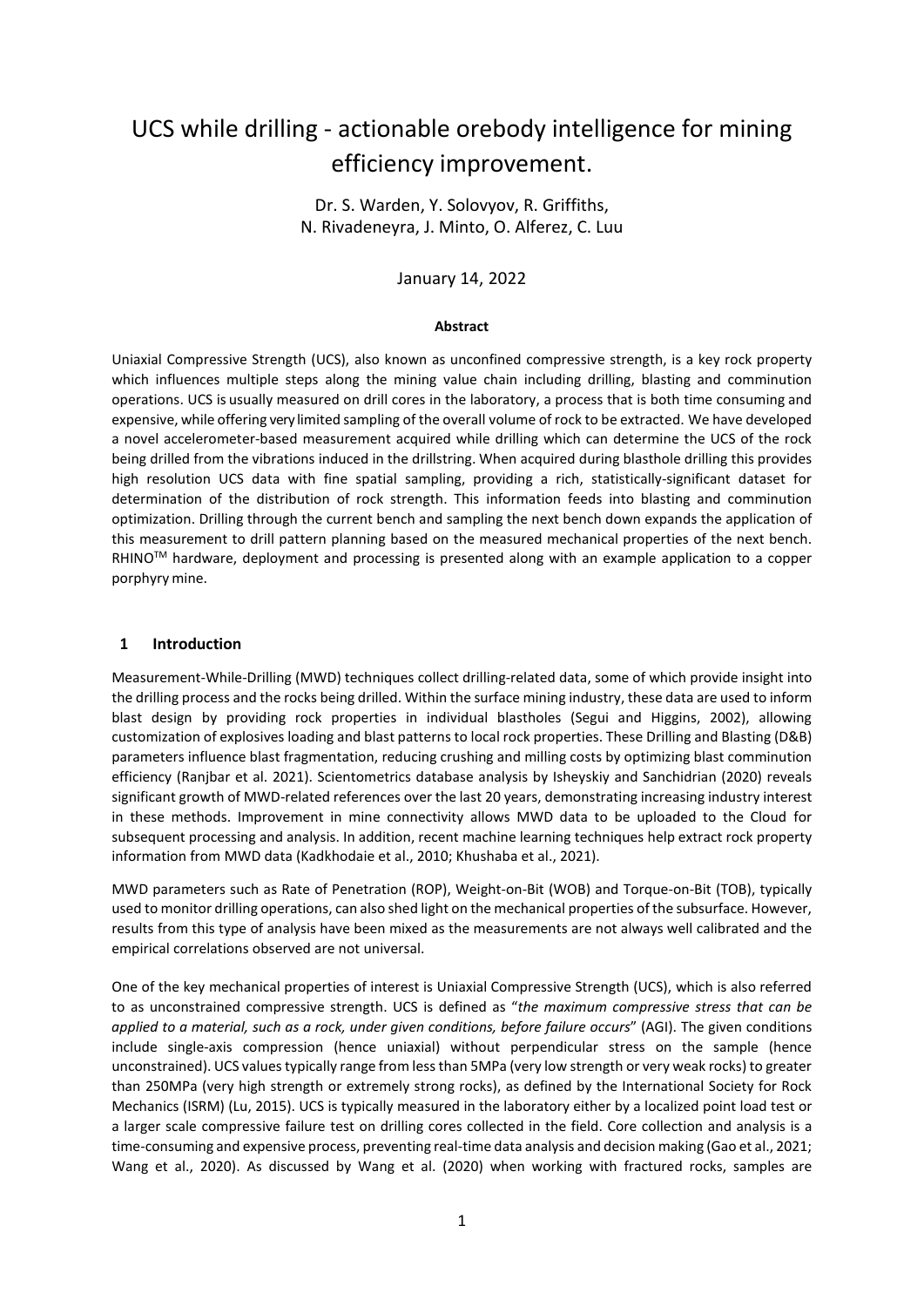sometimes impossible to prepare. In addition, the limited number of samples being tested naturally leads to sparse representation of the rock volume to be mined.

Nainggolan et al. (2018) have shown a good correlation between UCS and blast outcomes as a function of powder factor (the ratio of the mass of explosives to the volume of rock being blasted) with higher powder factor required to deliver consistent fragment sizes with increasing UCS. UCS also supports rock classification (Rahman et al., 2021) and is a key parameter in the design of comminution circuit equipment such as crushers and SAG mills (Lu, 2015). Consequently, several authors have attempted to infer UCS from MWD parameters. For example, Li and Itakura (2012) found a proportional relation between UCS and drilling specific energy for drag bits. The UCS values predicted using this analytical model are in good agreement with those measured on rock cores but require carefully calibrated MWD measurements. More recently, Lakshminarayana et al. (2021) analyse how UCS is related to variations in the drill operating parameters monitored at a CNC drilling machine. They develop multiple higher order regression models to predict UCS from parameters such as thrust and torque.

We introduce a novel measurement derived from a vibrational time delay induced by the interaction of the bit with the rock during drilling. As a time-based measurement it eliminates the need for carefully calibrated load measurements such as weight and torque to be able to characterize the subsurface. The sensor consists of accelerometers mounted on the drillstring, from which raw acceleration time series are processed to derive a relative time delay. This time delay is subsequently correlated with independent UCS measurements to derive a transform to UCS. UCS derived in this manner can then be used to predict blast outcomes, as demonstrated with a case study from a copper porphyry mine. Further application to mill operations is also outlined.

# **2 RHINOTM measurement**

The RHINO<sup>TM</sup> sensor system is mounted on the drillstring and consists of a set of accelerometers, batteries to power operations for up to two weeks, and a radio link to transmit the data to the surface system in the driller's cab where initial processing is performed before upload to the Cloud. In one configuration the sensor system is magnetically mounted with very strong neodymium magnets at the top of the string [\(Figure 1\)](#page-1-0)



*Figure 1. Sensor system deployment. Accelerometers, batteries and radio transmission modules are magnetically mounted at the top of the drillstring.* 

<span id="page-1-0"></span>The system consists of separate radio and battery modules which can be configured to accommodate a wide range of drillstring diameters. Batteries sufficient for two weeks of continuous operation can be fitted on drill strings with a diameter of 7 5/8" or greater. Smaller drill string diameters can be accommodated but with reduced battery capacity and hence increased servicing frequency. The surface acquisition computer is connected to rig power and turns on and off with the drill rig, allowing automatic resumption of acquisition after periods of shutdown.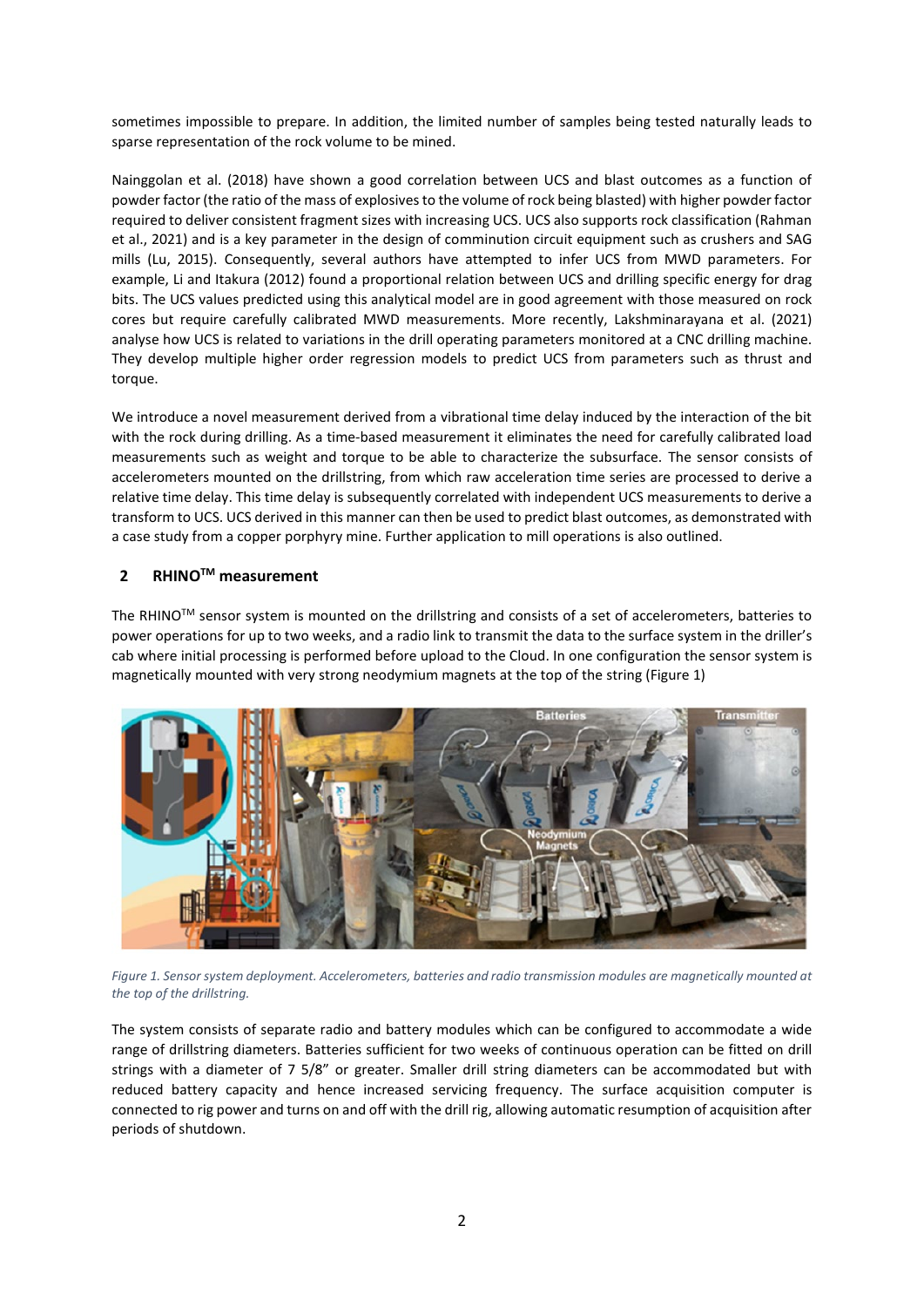The radio link, used to transmit both accelerometer and system health data, can be operated across a range of frequencies around 900 MHz to comply with local regulatory or in-pit requirements. System health data such as battery voltages and Received Signal Strength Indicator (RSSI) can be monitored either locally in the driller's cab or remotely, allowing the system to be deployed on both manned and autonomous drill rigs. Data are preprocessed on the surface computer before being uploaded to the Cloud via WiFi or 4G LTE, either through the mine's network or via a third-party provider. Data are also backed up on the surface computer for subsequent manual upload in case of poor in-pit connectivity.

## **3 Measurement physics**

During rotary drilling with a tricone bit, each bit tooth interaction with the rock behaves like a point-load UCS test as the rock is compressed until failure. As the load on the bit tooth increases the rock underneath it initially responds elastically. Obeying Newton's second law, the rock exerts a reactive force equal to the force applied by the bit during this elastic loading phase. But the reactive force is slightly time-delayed relative to the applied force as the rock deforms elastically under the bit tooth load. This delayed reactive force creates an acceleration in the drillstring which is slightly time-delayed relative to the drillstring motion that induced it (Poletto and Miranda, 2004).

Accelerometers on the drillstring measure both the original set of vibrational accelerations in the drillstring and the slightly time-delayed echo of these vibrations associated with drill bit interaction with the rock. Unlike conventional geophysical seismic measurements where the energy travels from a source to a remote receiver, this measurement utilizes the bit as both source and receiver. The near-field effects (Poletto, 2005), which result in the time delay provide a high-resolution measurement as the response occurs in the immediate proximity of the bit.

An example axial acceleration time series acquired during the drilling of a multipass hole is shown in [Figure 2.](#page-2-0) Drilling took approximately 70 minutes with two rod changes at about 36 and 60 minutes after the beginning of drilling operations, as indicated by the solid black vertical lines.



AXIAL ACCELERATION - MULTIPASS HOLE EXAMPLE

<span id="page-2-0"></span>*Figure 2. Example axial acceleration time series for a multipass hole. The solid vertical lines indicate the sequential addition of two rods.*

The drill string has resonance frequencies at which it naturally tends to vibrate. On of the primary resonances is the axial resonance as compressional waves reflect up and down the drill string. The axial resonance frequency fresonance [Hz] of the system decreases as new rods are added to the drill string due to the increased length that the compressional energy must travel [\(Figure 3\)](#page-3-0). This frequency is the inverse of the two-way travel time (TWT), where the travel time is equal to the total length of the drillstring Ldrillstring [m], divided by the group velocity V<sub>group</sub> [m.s<sup>−</sup><sup>1</sup> ]:

$$
f_{resonance} = \frac{V_{group}}{2 * L_{drillstring}}
$$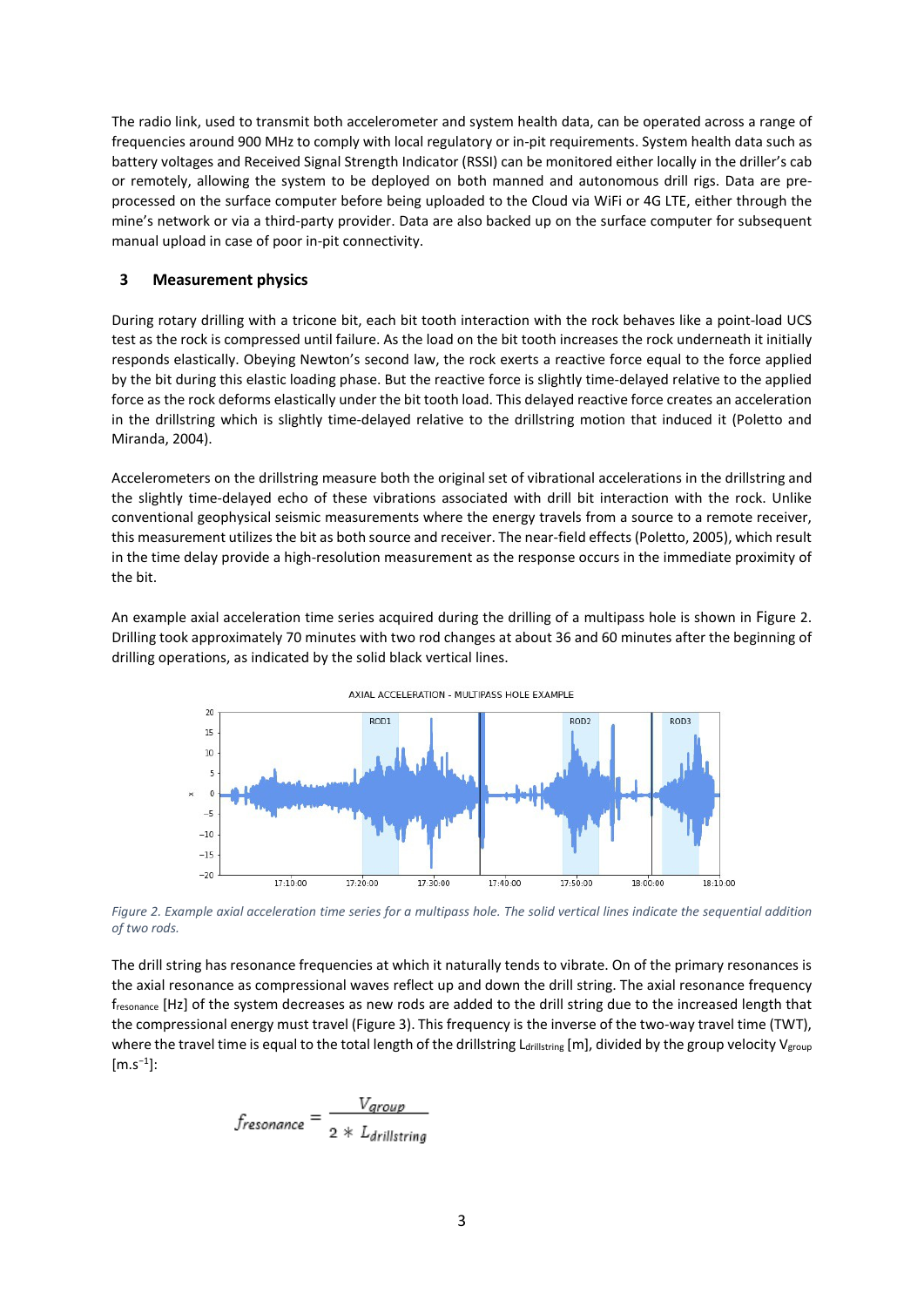The group velocity is given by equation 17 in Carcione and Poletto (2001), where it is computed for the longwavelength approximation. This expression is consistent with that of Drumheller and Knudsen (1995). The authors provide a formula for N components, which when considering a simple drillstring comprising a single pipe and a collar simplifies to:

$$
V_{group} = V_p * \frac{L_{pipe} + L_{collar}}{L_{pipe}^2 + (\frac{A_{pipe}}{A_{collar}} + \frac{A_{gpler}}{A_{pipe}}) * L_{pipe} * L_{collar} + L_{collar}^2)}
$$

Where V<sub>P</sub> [m.s<sup>-1</sup>] is the compressional velocity in steel, L<sub>pipe</sub> and L<sub>collar</sub> [m] the lengths of the pipes and the collar respectively, and A<sub>pipe</sub> and A<sub>collar</sub>  $[m^2]$  their cross- sectional areas.

To illustrate this concept[, Figure 3](#page-3-0) displays the power spectral density for the 5 minutes intervals highlighted in light blue in [Figure 2,](#page-2-0) for 1, 2 and 3 identical rods forming a drillstring; the results are shown in Figures 3 (a), (b) and (c) respectively. The dashed black lines indicate the resonance frequencies for group velocities computed using Equation 1. Even though we are using a simple model which does not account for rod thickness variations at connections, the modelled resonance frequencies match the measured frequencies closely, with the resonance frequency decreasing as new rods are added to the drillstring.



<span id="page-3-0"></span>*Figure 3. Power density spectra computed over 5-minute windows for (a) 1, (b) 2 and (c) 3 rods. The dashed black lines indicate the axial resonance frequencies computed using equation 1.*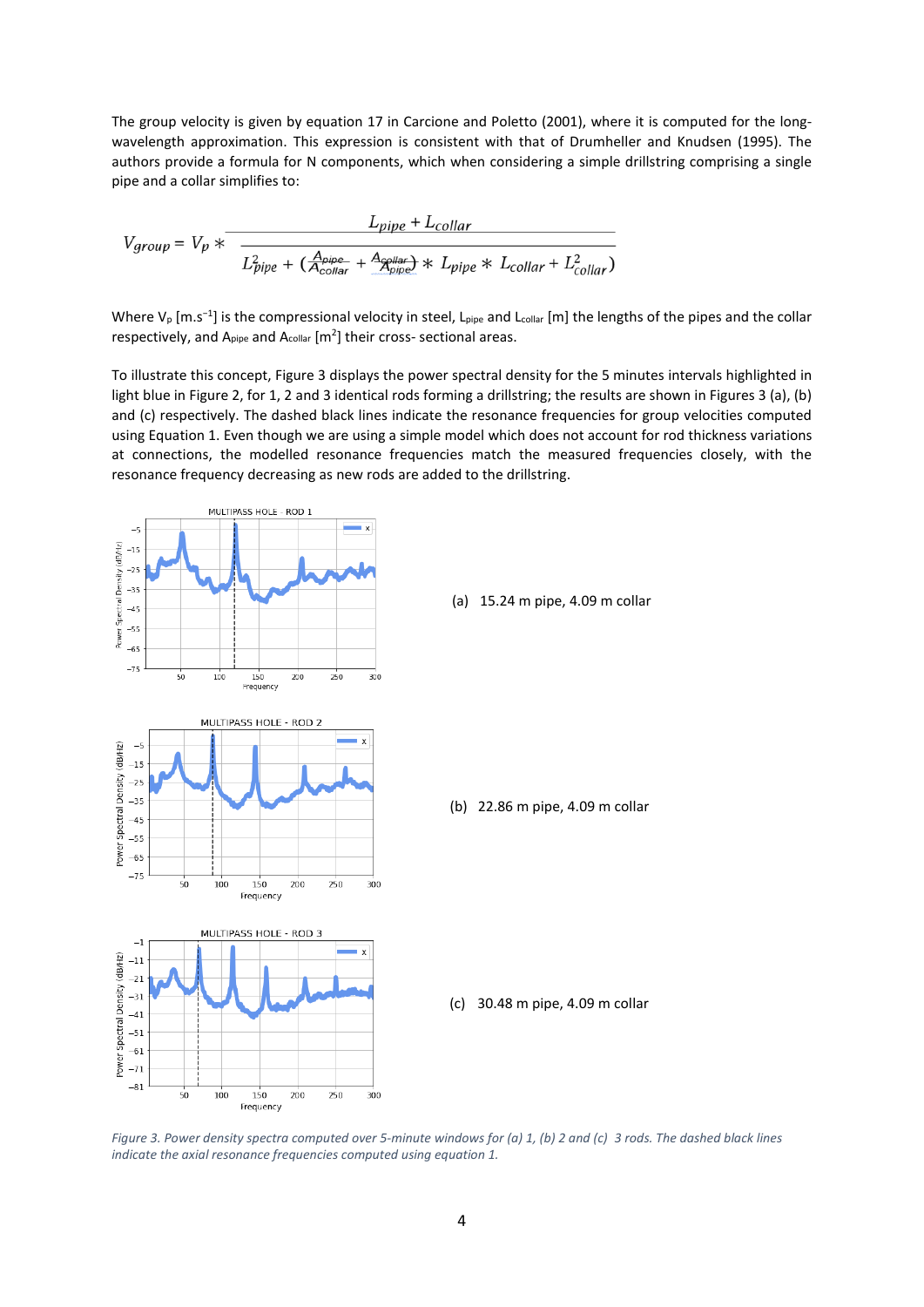Similar analysis can be performed for the torsional, lateral and bending resonance modes of the drillstring. Knowledge of these resonance frequencies is important for the measurement as these constitute the primary vibrational modes propagating up and down the drillstring. These provide the "source signature" on which the time delay is imposed during bit interactions with the rock. Bandpass filtering is applied during processing to ensure that information imprinted on the primary resonance modes is retained while extraneous frequencies are excluded.

# **4 Measurement processing**

One-second drillstring accelerometer traces are autocorrelated and filtered. Autocorrelation provides a relative time reference for the drillpipe acceleration waveform (Poletto and Miranda, 2004). During drilling the acceleration waveform (the vibration) in the drillpipe is continuous. The drillpipe signature reflects up and down the drillstring resulting in constructive and destructive interference with itself. There is no discrete 'source wavelet' as in conventional seismic acquisition. The slightly delayed echo of the drillpipe signature resulting from the bit interaction with the rock is extracted by filtering out the drillpipe signature while accounting for the selfinterference effects. Subsequent bandpass filtering and feature extraction is used to determine the time delay.

The time delay data is time-stamped with the UTC clock time at which it was acquired. Bit depth versus UTC time information is required to allow the delay data to be plotted on a depth index. This 1D log of delay versus depth is then correlated with UCS measured on core to derive a delay to UCS transform.

# **5 Case Study**

Data was acquired on 3 drill rigs at an open-pit copper porphyry mine over a 2-month period in late 2021. During this time 1900 blastholes were logged delivering over 33 km of data. Hole name, location and drilling depth versus time data was provided by the mine operator allowing the accelerometer data to be converted from a time-index to a 1D depth log, and it's spatial position on the bench identified. In addition, geotechnical data such as mineralogy, density, UCS and Rock Quality Designation (RQD) were provided from diamond drilled (DD) core measurements across the mine. RHINOTM accelerometer measurements were acquired in 'twinned' blastholes in the immediate proximity of several of these DD holes to allow correlation of the accelerometer delay response to the core-derived measurements. UCS was measured using the point load method which involves compressing a rock sample between conical steel point load platens until failure occurs. The failure pressure is measured on a pressure gauge and is corrected to yield a point load strength index, which is then converted into a UCS value (Rusnak and Mark, 2000).

Depth adjustment of up to 1 m was required to correlate the measured delays to the core measurements. Depth uncertainties of this magnitude can be readily explained by uncertainty in depth allocation of the core depth such as due to incomplete or disturbed recovered core; discrepancies in elevation measurements of the rig while drilling the DD hole, and/or the rig while drilling the blast hole; uncertainty in the measurement of borehole inclination which results in true vertical depth uncertainty; and timing differences between the clock used to measure depth versus time, and that used to measure rock properties versus time resulting in depth uncertainty in conversion from the time- to depth-index. In addition, the while-drilling data was acquired in 'twin holes' within a meter of the core holes, but formation dip between the holes, particularly in a porphyry geological setting can be significant and abruptly changing spatially.

[Figure 4](#page-5-0) shows a cross plot of the core-derived UCS values against the measured time-delays at the corresponding depth in twin holes drilled close to the diamond drilled core holes. Fitting an exponential function to these data points provides a delay to UCS transform with a high correlation coefficient. For this configuration of the RHINO™ accelerometers in this geological context the transform function was:

$$
UCS = 122e^{-2.98\Delta t}
$$
 (3)

where ∆t is the RHINO delay in ms.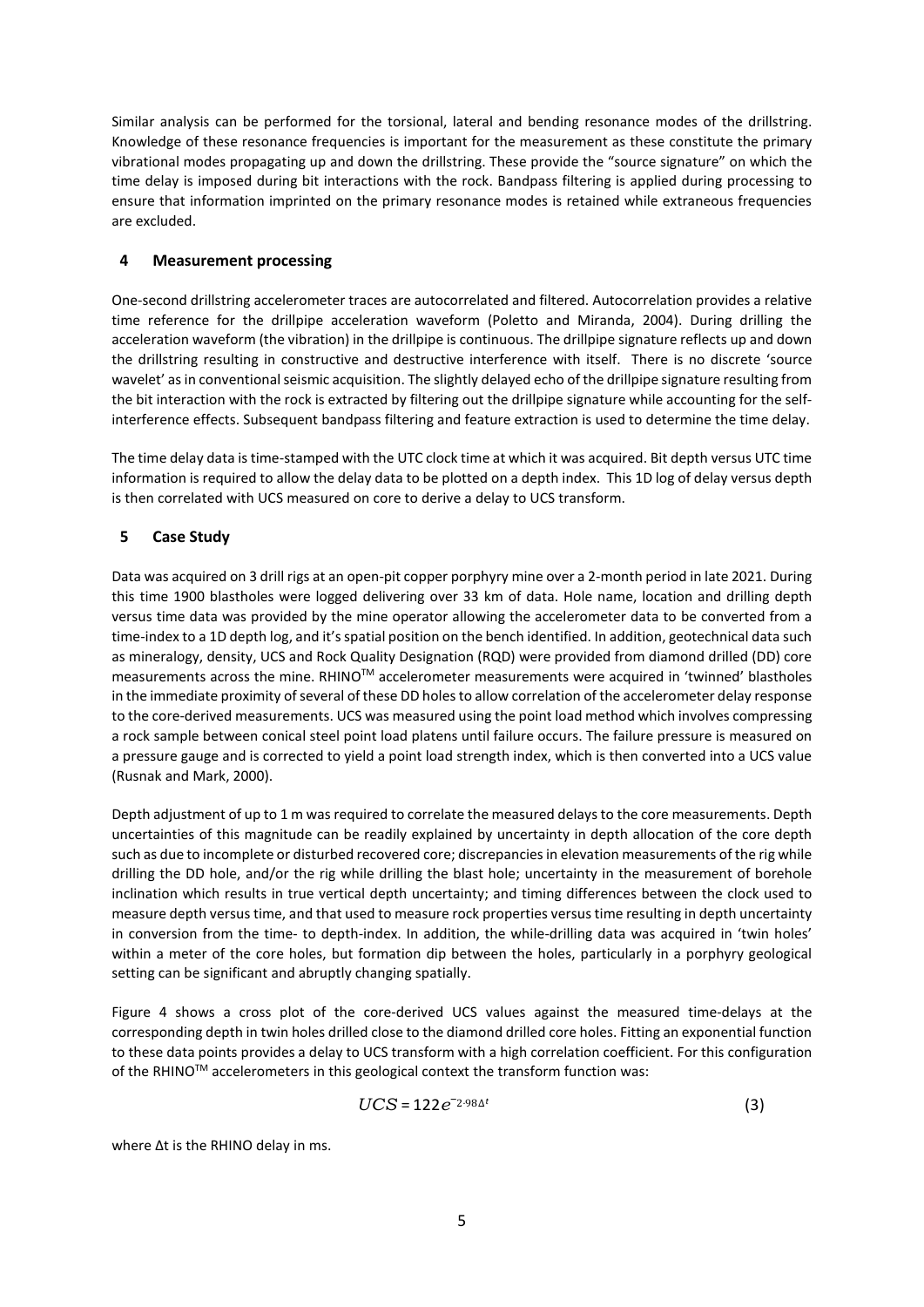

**Axial Delay (ms)** 

<span id="page-5-0"></span>*Figure 4. Cross plot of point load UCS measured on core against axial time delay measured on the accelerometers while drilling twinned blast holes in close proximity to the corresponding diamond-drilled core hole. The dotted black line shows an exponential fit with an R2 correlation coefficient of over 0.98 demonstrating very strong correlation.*

The fit is clearly better at high UCS values than at low UCS values. The authors contend that this is a result of the numerous causes that result in soft rock compared to the limited configurations that result in hard rock. For a given mineralogy, the hardest rock will tend to be homogeneous. Fracturing, weathering, porosity or any other source of heterogeneity will tend to weaken the rock. Soft rocks have a variety of mechanisms that can make them soft, not all of which will be captured during a point load test, resulting in more scatter in the point load UCS measurements for softer rocks than for the relatively homogeneous hard rocks.

Applying equation 3 to the continuous time-delay measurement acquired while drilling yields a depth-indexed log of rock UCS, an example of which is shown in [Figure 5.](#page-5-1)



<span id="page-5-1"></span>*Figure 5. Depth log of measured delay time and rock UCS derived from the delay measurement,*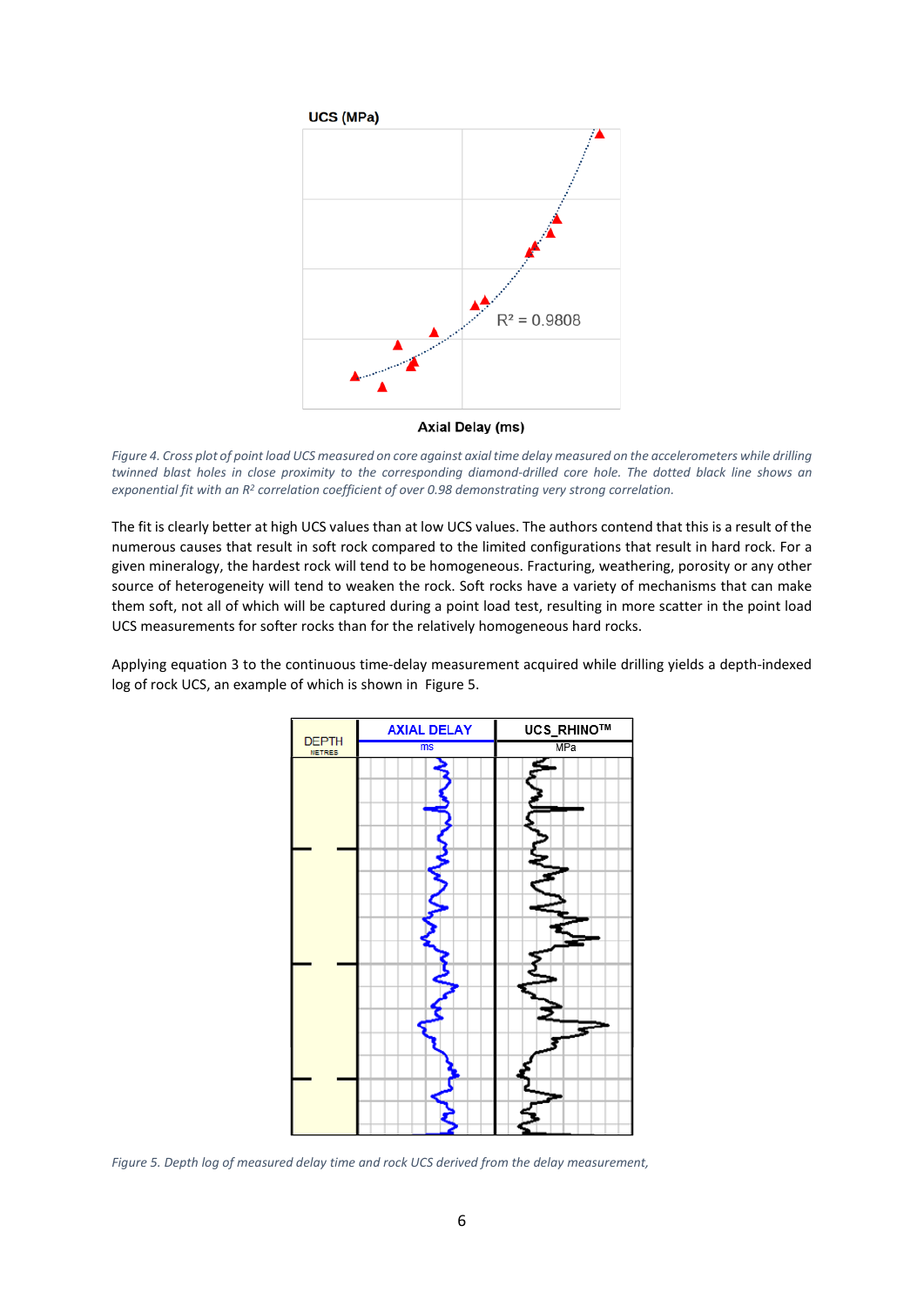# **5.1 UCS for geology**

As numerous blastholes are logged across a bench, a statistically-significant sampling of the rock hardness is acquired. The distribution of rock hardness provides valuable geological information in addition to the absolute hardness of the rock. An example of this additional information is shown i[n Figure 6](#page-6-0) where numerous blastholes are displayed in 3D. Colour coding shows the UCS values with blue corresponding to soft rock and red/orange corresponding to hard rock. A fault plane location (brown and blue surface) provided by the operator as part of the geological model is seen to correspond to the soft (blue) rock. This is consistent with fracturing in the proximity of the fault plane resulting in soft rock. The slight misalignment between the fault position indicated by the geological model and the soft rock as measured by the RHINO™ suggests that the geological model can be refined using the measured UCS logs.



<span id="page-6-0"></span>Figure 6. Aggregation of UCS data from multiple blastholes provides additional information. This 3D representation of *numerous blastholes across a bench has UCS color-coded along the blastholes with high UCS values in red and orange while low UCS values appear blue and green. The low UCS (blue) interval corresponds to the location of a geological fault (brown and blue surface). The rock in this region is softer due to fracturing associated with movement of the fault. The fault location provided by the operator before drilling commenced is several meters further south than suggested by the UCS data. The availability of the array of UCS data allows the geological model to be refined.*

# **5.2 UCS for blasting and fragmentation engineering**

Where a variety of explosives are used in a single blasthole, knowledge of the UCS distribution along the blasthole allows explosives loading rules to be applied by depth. In cases where only a single explosive type is deployed in each blasthole the lateral variation of rock strength across the bench is required. Leveraging the wealth of UCS data available, a statistical analysis of the UCS distribution can be performed in each blasthole to extract the first (P25), second (median or P50) and third (P75) quartile UCS values. These can be plotted on a map allowing a simplified display of horizontal variation in rock UCS.

[Figure 7](#page-7-0) shows a colour-coded UCS map across the same drilling pattern as displayed in 3D in Figure 6. Dark colours correspond to low P75 UCS values while light colours correspond to high P75 UCS values. The dark colours correspond to the soft, fractured rock in the proximity of the fault that passes through this drilling pattern. The light colours show the harder, undisturbed rock to the south of the fault.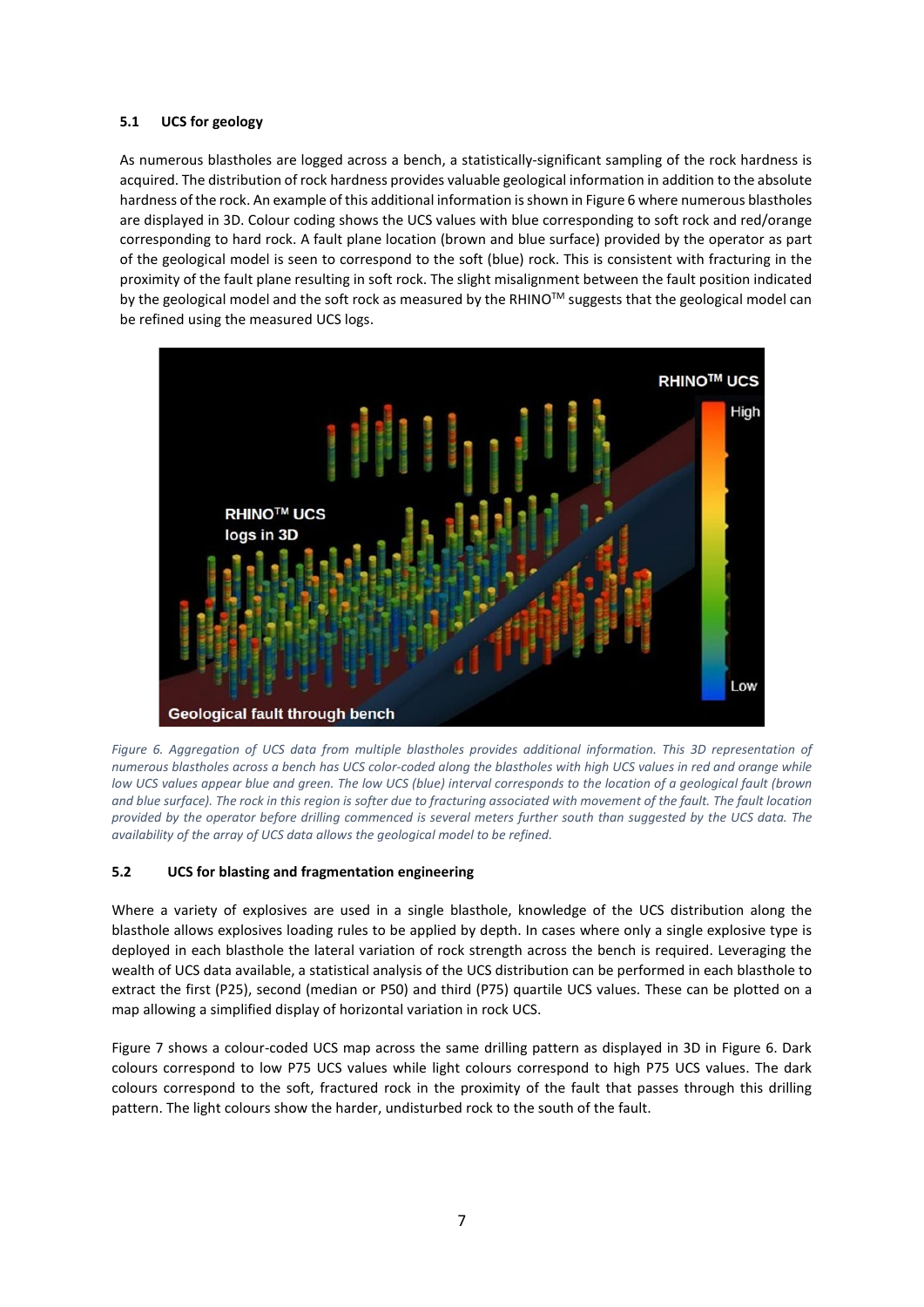

<span id="page-7-0"></span>*Figure 7. Horizontal variation in rock UCS value. Plotting a colour-coded map of the third quartile UCS value for each blasthole helps visualize the lateral distribution of rock hardness across a drilling pattern. This example corresponds to the pattern shown in 3D in Figure 6. Dark blue indicates low UCS rock, corresponding to the location of the fault. Lighter colours to the south of the fault indicate harder rock.*

Clustering blastholes with similar rock hardness allows blasting domains to be defined[. Figure 8](#page-7-1) shows the same drill pattern presented in figure 7 clustered into four rock hardness domains. If similar fragmentation is desired across the pattern, harder zones can be loaded with higher-energy explosives while softer zones can be loaded with lower-energy explosives.



<span id="page-7-1"></span>*Figure 8. Blasting domains created by clustering blastholes with similar UCS values. In this example four domains have been identified. The number of domains can be adjusted according to the number of different explosive types available.*

Blasting energy per unit rock mass can be changed either by changing explosive type (energy per unit explosive volume or mass) or by changing the blast hole diameter or drilling pattern (explosive volume per unit rock volume). Blasthole diameter and location cannot be changed after a blasthole has been drilled. Drilling through the current bench to sample the UCS distribution in the next bench down allows drill patterns and explosive loading plans to be formulated in advance of operations on the next bench. The detailed UCS distribution of the next bench can be assessed during blasthole drilling and explosive types/loading rules can be used to make any adjustments required to optimize rock fragmentation.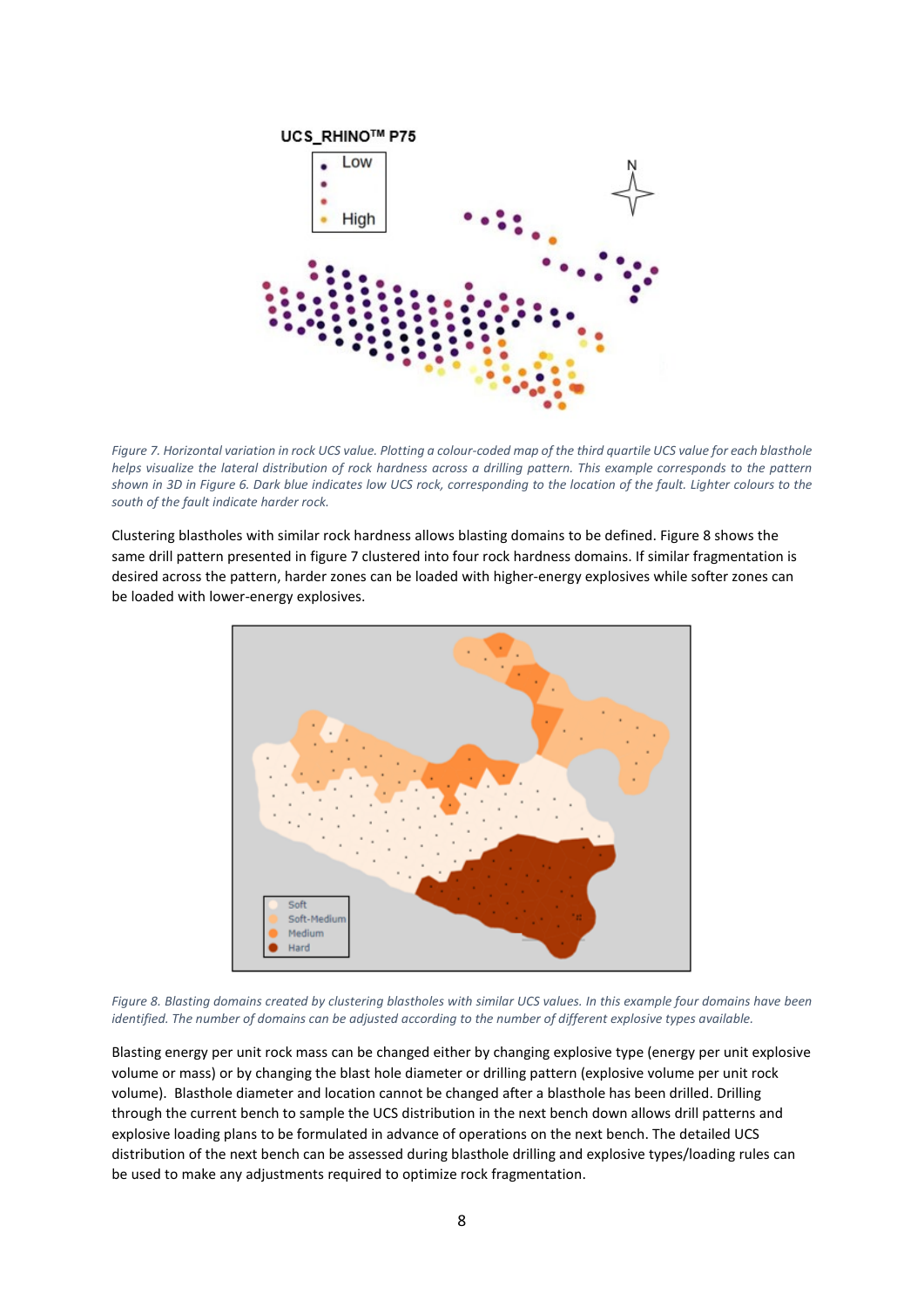In addition to core and geological data, grade block parameters and fragmentation data were made available after blasting of blocks where RHINO™ data had been acquired. A plot of median fragment size against the median UCS measured in the corresponding grade block reveals a strong linear correlation, as shown in [Figure](#page-8-0)  [9.](#page-8-0) This suggests that, for a given powder factor, the median fragment size can be predicted from the median measured UCS.



UCS RHINO™ P50

<span id="page-8-0"></span>*Figure 9. Fragmentation correlation to UCS for a given powder factor. The median fragment size shows a strong linear correlation to the median UCS measured in ten grade blocks that were blasted with similar powder factors.* 

Similar correlation with blast outcomes was performed on a number of parameters including grade block density, RQD (a rock in-situ fragmentation index), grade block UCS and median drilling rate of penetration (ROP\_P50). [Table 1](#page-8-1) shows the R<sup>2</sup> correlation coefficients between the P20, P50 and P80 fragment sizes (mm) and the percentage of fragments less than 25 mm and 100 mm in size, against these grade block parameters. For this mine, median ROP, density and RQD (a rock in-situ fragmentation index) are poor predictors of blasting fragmentation outcome. The assigned grade block UCS is a reasonable indicator despite being sparsely sampled. The excellent correlation between UCS\_RHINO™\_P50 and blast outcomes appears to be a consequence of this metric capturing rock properties of direct relevance to blast outcomes (UCS) in a statistically meaningful manner by sampling the full grade block in 3-dimensions.

|                                                                                         | Density | RQD  | <b>Grade Block UCS</b> | <b>ROP_P50</b> | UCS_RHINO™_P50 |
|-----------------------------------------------------------------------------------------|---------|------|------------------------|----------------|----------------|
| P20*                                                                                    | 0.50    | 0.65 | 0.88                   | 0.17           | 0.96           |
| P50*                                                                                    | 0.51    | 0.68 | 0.87                   | 0.15           | 0.97           |
| P80*                                                                                    | 0.46    | 0.76 | 0.81                   | 0.12           | 0.95           |
| $25mm*$                                                                                 | 0.44    | 0.64 | 0.80                   | 0.12           | 0.89           |
| $100$ mm $*$                                                                            | 0.46    | 0.75 | 0.79                   | 0.09           | 0.94           |
| <sup>*</sup> For grade blocks blasted with Powder Factors of 1 to 1.1 kg/m <sup>3</sup> |         |      |                        |                |                |

<span id="page-8-1"></span>*Table 1. R2 correlation coefficients between measured parameters (columns) and blast outcomes (rows) for the 10 grade blocks in which the powder factor applied during blasting was between 1 and 1.1 kg/m3.* 

#### **5.2 UCS for comminution circuit design**

Downstream of drill and blast operations, the availability of a statistically meaningful UCS distribution of the mined ore provides opportunities to enhance stockpile management in addition to crusher and mill operations. Drop Weight Index (DWi) is a key parameter in comminution circuit design and optimization, describing the energy per unit volume required to achieve certain fragment size reduction (Morell, 2006).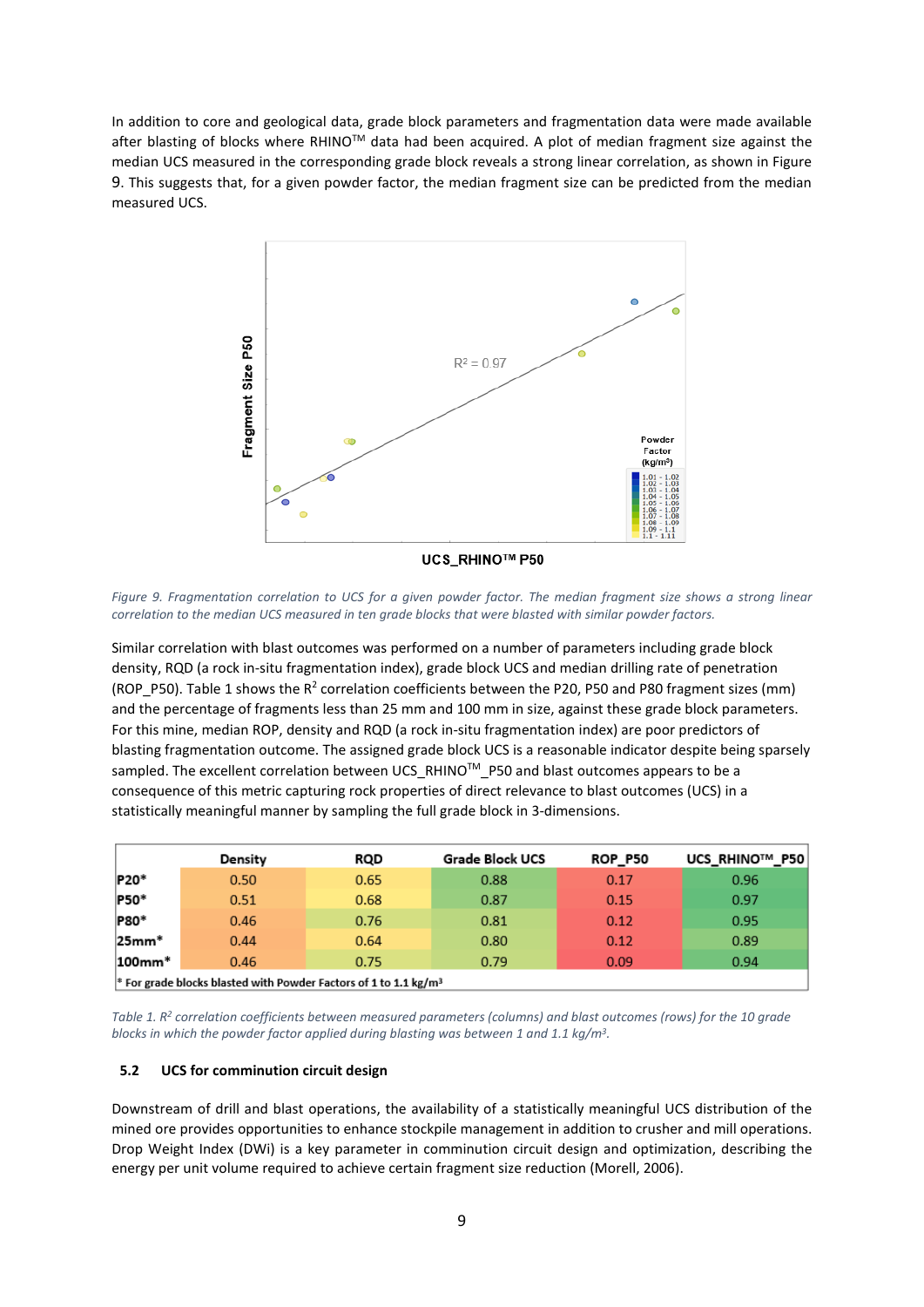The DWi has the units of kWh/m3, which is the same dimensions as strength (eg MPa) and hence it is not surprising that the DWi is correlated with direct strength measurements such as UCS. [Figure 10](#page-9-0) shows the correlation observed for point load UCS versus DWi from a DD core in the mine of interest. This clearly demonstrates that UCS is related to parameters of interest for mill performance, opening the possibility of using the measured UCS data for comminution improvement in addition to blasting optimization.



Point Load UCS (MPa)

*Figure 10. Drop Weight Index versus UCS showing a logarithmic correlation.*

#### <span id="page-9-0"></span>**6 Conclusion**

A novel accelerometer-derived measurement has been introduced which provides continuous rock UCS data while drilling. When acquired in blastholes across a bench the statistically-significant, spatially-distributed sampling of the rock UCS has been shown to correlate strongly with blast fragment size distribution. This provides the ability to predict blast outcomes and hence optimize explosives loading to deliver engineered fragmentation from blasting. UCS has also been shown to correlate with DWi, a parameter used in mill design and optimization. Hence, UCS measured while drilling provides an opportunity to enhance efficiency at various points along the mine to mill value chain.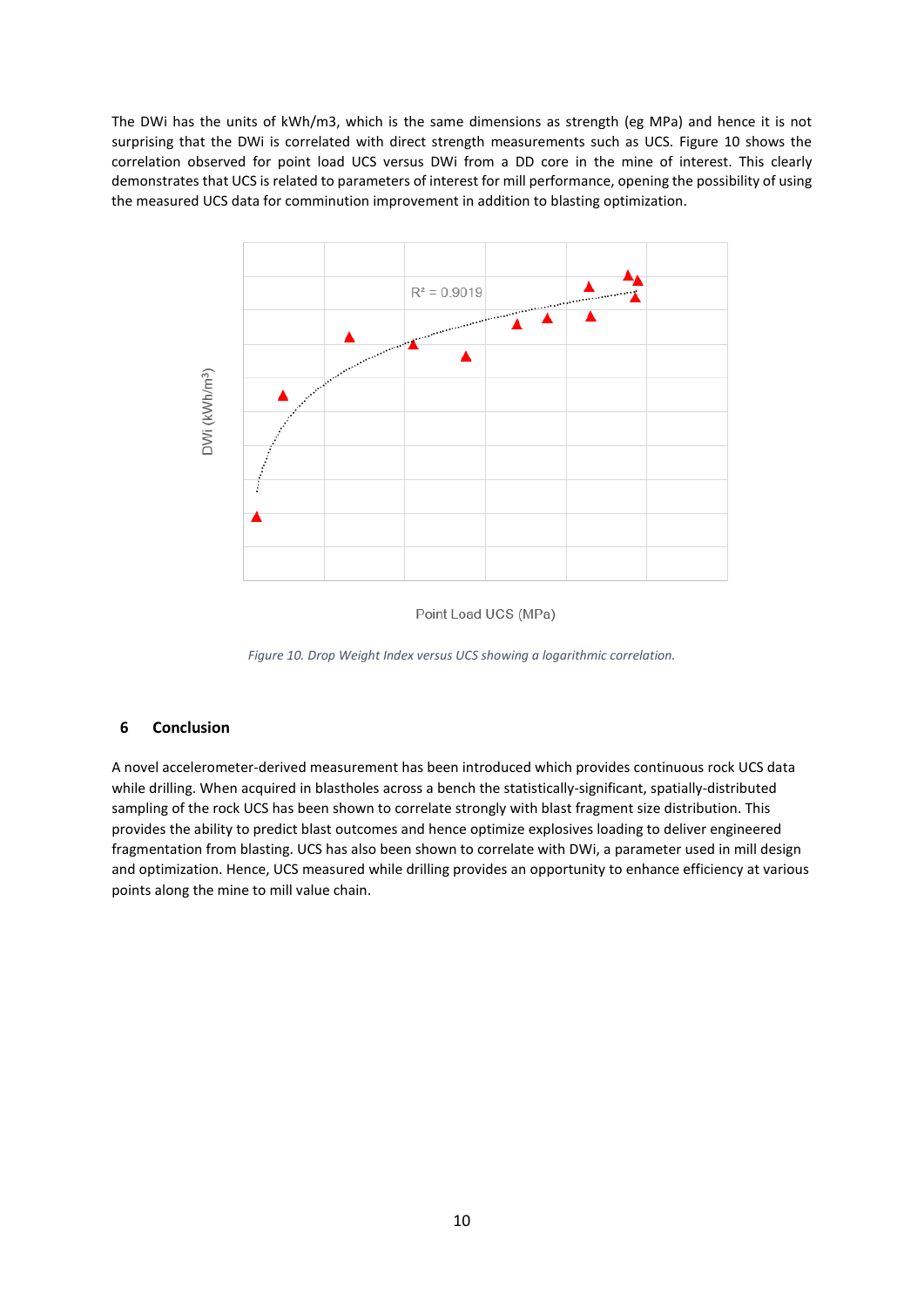## **7 References**

- M. Asgharzadeh, A. Grant, A. B´ona, and M. Urosevic. Drill bit noise imaging without pilot trace, a nearsurface interferometry example. Solid Earth, 10:1015–1023, 07 2019. doi: 10.5194/se-10-1015-2019.
- J. Carcione and F. Poletto. 2001, On the group velocity of guided waves in drill strings, j. acoust. soc. am., 109(4), 1743-1746. 01 2001.
- D. S. Drumheller and S. D. Knudsen. The propagation of sound waves in drill strings. Journal of the Acoustical Society of America; (United States), 4 1995. ISSN 0001-4966. doi: 10.1121/1.412004. URL [https://www.osti.gov/biblio/6488559.](http://www.osti.gov/biblio/6488559)
- A. Egorov, P. Golikov, I. Silvestrov, A. Bakulin, F. Poletto, and B. Farina. Measuring and modeling drillstring vibrations with top drive and near-bit sensors, pages 2749–2753. 2020. doi:10.1190/segam2020- 3423747.1. URL [https://library.seg.org/doi/abs/10.1190/segam2020-3423747.1.](https://library.seg.org/doi/abs/10.1190/segam2020-3423747.1)
- D. Entwisle, P. Hobbs, L. Jones, D. Gunn, and M. Raines. The relationships between effective porosity, uniaxial compressive strength and sonic velocity of intact borrowdale volcanic group core samples from sellafield. Geotechnical and Geological Engineering, 23:793–809, 11 2005. doi: 10.1007/s10706- 004-2143-x.
- H. Gao, Q. Wang, B. Jiang, P. Zhang, Z. Jiang, and Y. Wang. Relationship between rock uniaxial compressive strength and digital core drilling parameters and its forecast method. International Journal of Coal Science and Technology, 8, 01 2021. doi: 10.1007/s40789-020-00383-4.
- A. B. Haase and R. R. Stewart. Modelling near-field effects in vsp-based q-estimation. art. cp-<br>40-00222, 2008. ISSN 2214-4609. doi: https://doi.org/10.3997/2214-4609.20147762. URL doi: https://doi.org/10.3997/2214-4609.20147762. [https://www.earthdoc.org/content/papers/10.3997/2214-4609.20147762.](http://www.earthdoc.org/content/papers/10.3997/2214-4609.20147762)
- V. Isheyskiy and J. A. Sanchidri´an. Prospects of applying MWD Technology for Quality Management of Drilling and Blasting Operations at Mining Enterprises. Minerals, 10(10), 2020. ISSN 2075-163X. doi: 10.3390/min10100925. URL [https://www.mdpi.com/2075-163X/10/10/925.](http://www.mdpi.com/2075-163X/10/10/925)
- A. Kadkhodaie, S. Monteiro, F. Ramos, and P. Hatherly. Rock recognition from mwd data: A comparative study of boosting, neural networks, and fuzzy logic. Geoscience and Remote Sensing Letters, IEEE, 7:680 – 684, 11 2010. doi: 10.1109/LGRS.2010.2046312.
- R. N. Khushaba, A. Melkumyan, and A. J. Hill. A machine learning approach for material type logging and chemical assaying from autonomous measure-while-drilling (mwd) data. Mathematical Geosciences, pages 1 – 31, 2021.
- C. Lakshminarayana, A. Tripathi, and S. Pal. Experimental investigation on potential use of drilling parameters to quantify rock strength. International Journal of Geo- Engineering, 12, 12 2021. doi: 10.1186/s40703-021-00152-5.
- L. Li, Y. Liu, W. Liu, X. Zhang, J. Chen, D. Jiang, and J. Fan. Crack evolution and failure modes of shale containing a pre-existing fissure under compression. ACS Omega, 6(39):25461–25475, 2021. doi: 10.1021/acsomega.1c03431. URL https://doi.org/10.1021/acsomega.1c03431.
- Z. Li and K. Itakura. An analytical drilling model of drag bits for evaluation of rock strength. Soils and Foundations, 52(2):216–227, 2012. ISSN 0038-0806. doi: https://doi.org/10.1016/j.sandf.2012.02.002. URL [https://www.sciencedirect.com/science/article/pii/S0038080612000303.](http://www.sciencedirect.com/science/article/pii/S0038080612000303)
- L. Lu. Iron Ore: Mineralogy, Processing and Environmental Sustainability. Elsevier Science, 2015. ISBN 9781782421566. URL https://books.google.fr/books?id=JvkDwgEACAAJ. UR[L https://books.google.fr/books?id=JvkDwgEACAAJ.](https://books.google.fr/books?id=JvkDwgEACAAJ)
- S. Morrell, Design of AG/SAG Mill Circuits using the SMC test, SAG 2006